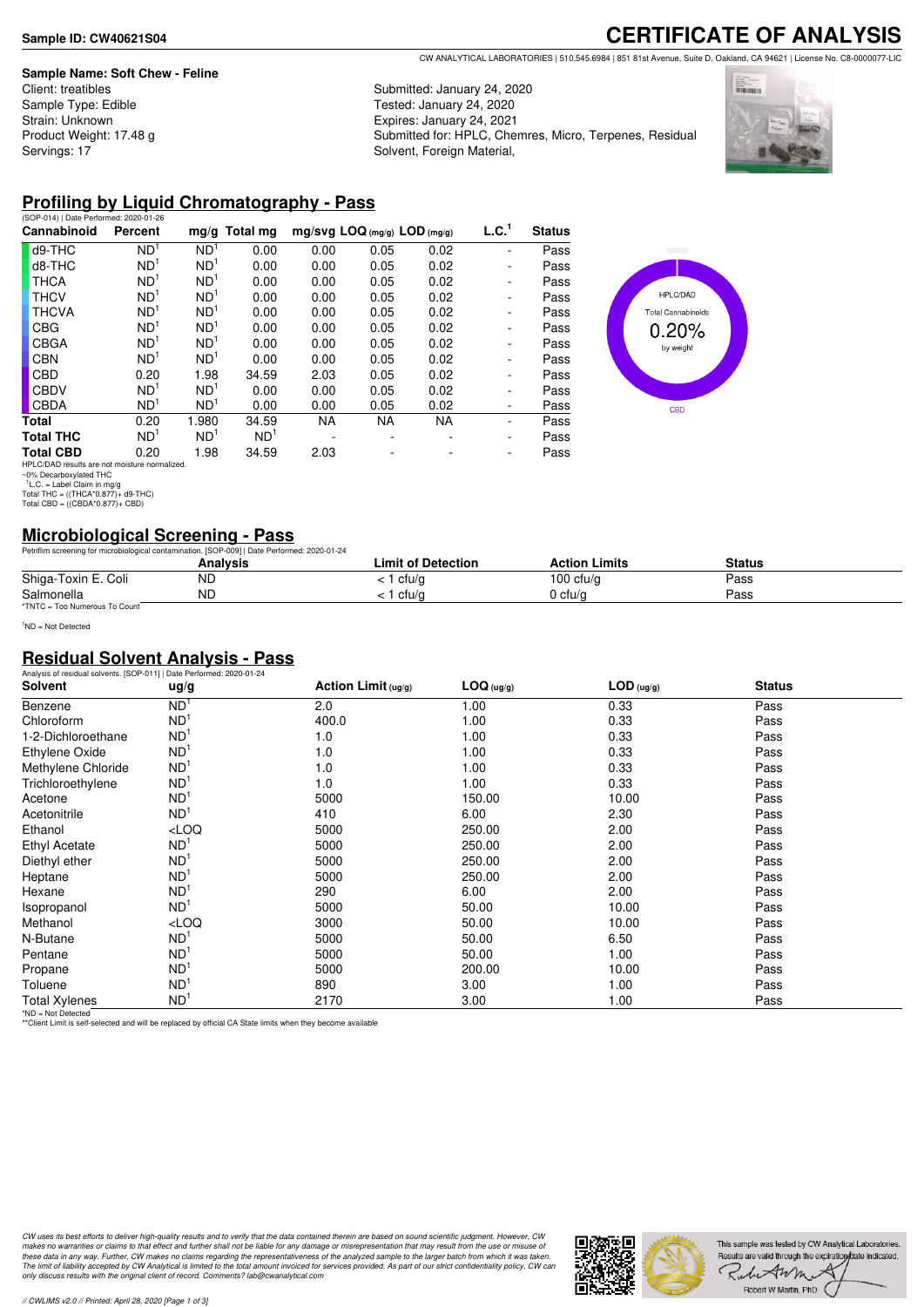**Sample Name: Soft Chew - Feline** Client: treatibles Sample Type: Edible Strain: Unknown Product Weight: 17.48 g Servings: 17

# **CERTIFICATE OF ANALYSIS**

CW ANALYTICAL LABORATORIES | 510.545.6984 | 851 81st Avenue, Suite D, Oakland, CA 94621 | License No. C8-0000077-LIC

Submitted: January 24, 2020 Tested: January 24, 2020 Expires: January 24, 2021 Submitted for: HPLC, Chemres, Micro, Terpenes, Residual Solvent, Foreign Material,



### **Chemical Residue Screening - Pass**

| Targeted analysis of chemical residues. [SOP-017]   Date Performed: 2020-01-26 | uq/q            |      |      | LOG (ug/g) LOD (ug/g) Action<br>Limit <sub>(ug/g)</sub> | <b>Status</b> |                    | ug/g            |      |      | LOG (ug/g) LOD (ug/g) Action<br>Limit (uq/q) | <b>Status</b> |
|--------------------------------------------------------------------------------|-----------------|------|------|---------------------------------------------------------|---------------|--------------------|-----------------|------|------|----------------------------------------------|---------------|
| Abamectin                                                                      | N <sub>D</sub>  | 0.04 | 0.02 | 0.5                                                     | Pass          | Fludioxonil        | N <sub>D</sub>  | 0.08 | 0.04 | 30.00                                        | Pass          |
| Acephate                                                                       | ND <sup>1</sup> | 0.08 | 0.04 | 0.4                                                     | Pass          | Hexythiazox        | N <sub>D</sub>  | 0.04 | 0.02 | $\mathbf{1}$                                 | Pass          |
| Acequinocyl                                                                    | ND <sup>1</sup> | 0.04 | 0.02 | $\overline{c}$                                          | Pass          | Imazalil           | ND              | 0.04 | 0.02 | 0.2                                          | Pass          |
| Acetamiprid                                                                    | ND <sup>1</sup> | 0.02 | 0.01 | 0.2                                                     | Pass          | Imidacloprid       | N <sub>D</sub>  | 0.10 | 0.04 | 0.4                                          | Pass          |
| Aldicarb                                                                       | ND <sup>1</sup> | 0.04 | 0.02 | 0.00                                                    | Pass          | Kresoxim-methyl    | ND <sup>1</sup> | 0.10 | 0.04 | 0.4                                          | Pass          |
| Azoxystrobin                                                                   | ND <sup>1</sup> | 0.02 | 0.01 | 0.2                                                     | Pass          | Malathion          | ND <sup>1</sup> | 0.04 | 0.02 | 0.2                                          | Pass          |
| <b>Bifenazate</b>                                                              | ND <sup>1</sup> | 0.02 | 0.01 | 0.2                                                     | Pass          | Metalaxyl          | ND <sup>1</sup> | 0.04 | 0.02 | 0.2                                          | Pass          |
| <b>Bifenthrin</b>                                                              | ND <sup>1</sup> | 0.08 | 0.04 | 0.2                                                     | Pass          | Methiocarb         | ND <sup>1</sup> | 0.04 | 0.02 | 0.2                                          | Pass          |
| <b>Boscalid</b>                                                                | ND <sup>1</sup> | 0.04 | 0.02 | 0.4                                                     | Pass          | Methomyl           | ND <sup>1</sup> | 0.08 | 0.04 | 0.10                                         | Pass          |
| Captan                                                                         | ND <sup>1</sup> | 0.04 | 0.02 | 5.00                                                    | Pass          | <b>Mevinphos</b>   | ND <sup>1</sup> | 0.08 | 0.04 | 0.00                                         | Pass          |
| Carbaryl                                                                       | ND <sup>1</sup> | 0.04 | 0.02 | 0.2                                                     | Pass          | Myclobutanil       | ND <sup>1</sup> | 0.10 | 0.04 | 0.2                                          | Pass          |
| Carbofuran                                                                     | ND <sup>1</sup> | 0.04 | 0.02 | 0.2                                                     | Pass          | Naled              | ND <sup>1</sup> | 0.02 | 0.01 | 0.50                                         | Pass          |
| Chlorantraniliprole                                                            | ND <sup>1</sup> | 0.08 | 0.04 | 0.2                                                     | Pass          | Oxamyl             | ND <sup>1</sup> | 0.04 | 0.02 | 0.20                                         | Pass          |
| Chlordane                                                                      | ND <sup>1</sup> | 0.10 | 0.04 | 0.00                                                    | Pass          | Paclobutrazol      | N <sub>D</sub>  | 0.04 | 0.02 | 0.4                                          | Pass          |
| Chlorfenapyr                                                                   | ND <sup>1</sup> | 0.10 | 0.04 | 0.00                                                    | Pass          | Parathion methyl   | N <sub>D</sub>  | 0.04 | 0.02 | 0.00                                         | Pass          |
| Chlorpyrifos                                                                   | ND <sup>1</sup> | 0.08 | 0.04 | 0.2                                                     | Pass          | <b>PCNB</b>        | ND <sup>1</sup> | 0.02 | 0.01 | 0.20                                         | Pass          |
| Clofentezine                                                                   | ND <sup>1</sup> | 0.02 | 0.01 | 0.2                                                     | Pass          | Permethrin         | N <sub>D</sub>  | 0.10 | 0.04 | 0.2                                          | Pass          |
| Coumaphos                                                                      | ND <sup>1</sup> | 0.04 | 0.02 | 0.00                                                    | Pass          | Phosmet            | ND <sup>1</sup> | 0.04 | 0.02 | 0.2                                          | Pass          |
| Cyfluthrin                                                                     | ND <sup>1</sup> | 0.10 | 0.04 | 1.00                                                    | Pass          | Piperonyl butoxide | N <sub>D</sub>  | 0.10 | 0.04 | 2                                            | Pass          |
| Cypermethrin                                                                   | ND <sup>1</sup> | 0.10 | 0.04 | 1.00                                                    | Pass          | Prallethrin        | ND <sup>1</sup> | 0.10 | 0.04 | 0.2                                          | Pass          |
| Daminozide                                                                     | ND <sup>1</sup> | 0.08 | 0.04 | 1                                                       | Pass          | Propiconazole      | ND <sup>1</sup> | 0.08 | 0.04 | 0.4                                          | Pass          |
| Diazinon                                                                       | ND <sup>1</sup> | 0.02 | 0.01 | 0.2                                                     | Pass          | Propoxur           | ND <sup>1</sup> | 0.02 | 0.01 | 0.2                                          | Pass          |
| <b>Dichlorvos</b>                                                              | ND <sup>1</sup> | 0.01 | 0.01 | 1                                                       | Pass          | Pyrethrin          | ND <sup>1</sup> | 0.04 | 0.01 | 1                                            | Pass          |
| Dimethoate                                                                     | ND <sup>1</sup> | 0.04 | 0.02 | 0.2                                                     | Pass          | Pyridaben          | ND              | 0.04 | 0.02 | 0.2                                          | Pass          |
| Dimethomorph                                                                   | ND <sup>1</sup> | 0.04 | 0.02 | 20.00                                                   | Pass          | Spinetoram         | ND <sup>1</sup> | 0.08 | 0.04 | 3.00                                         | Pass          |
| Ethoprophos                                                                    | ND <sup>1</sup> | 0.02 | 0.01 | 0.2                                                     | Pass          | Spinosad           | N <sub>D</sub>  | 0.04 | 0.02 | 3.00                                         | Pass          |
| Etofenprox                                                                     | ND <sup>1</sup> | 0.04 | 0.02 | 0.4                                                     | Pass          | Spiromesifen       | ND <sup>1</sup> | 0.08 | 0.04 | 0.2                                          | Pass          |
| Etoxazole                                                                      | ND <sup>1</sup> | 0.04 | 0.02 | 0.2                                                     | Pass          | Spirotetramat      | N <sub>D</sub>  | 0.04 | 0.02 | 0.2                                          | Pass          |
| Fenhexamid                                                                     | ND <sup>1</sup> | 0.08 | 0.04 | 10.00                                                   | Pass          | Spiroxamine        | N <sub>D</sub>  | 0.04 | 0.02 | 0.4                                          | Pass          |
| Fenoxycarb                                                                     | ND <sup>1</sup> | 0.04 | 0.02 | 0.2                                                     | Pass          | Tebuconazole       | ND <sup>1</sup> | 0.08 | 0.04 | 0.4                                          | Pass          |
| Fenpyroximate                                                                  | ND <sup>1</sup> | 0.08 | 0.04 | 0.4                                                     | Pass          | Thiacloprid        | N <sub>D</sub>  | 0.04 | 0.02 | 0.2                                          | Pass          |
| Fipronil                                                                       | ND <sup>1</sup> | 0.08 | 0.04 | 0.00                                                    | Pass          | Thiamethoxam       | ND <sup>1</sup> | 0.04 | 0.02 | 0.2                                          | Pass          |
| Flonicamid<br>$*ND = Not$ Detected                                             | ND <sup>1</sup> | 0.04 | 0.02 | 0.20                                                    | Pass          | Trifloxystrobin    | N <sub>D</sub>  | 0.01 | 0.01 | 0.2                                          | Pass          |

NT = Not Tested

### **Heavy Metals Profiling - Pass**

| Analysis of Heavy Metals. [SOP-012]   Date Performed: 2020-01-27 |                                                                                 |                |           |                       |               |  |
|------------------------------------------------------------------|---------------------------------------------------------------------------------|----------------|-----------|-----------------------|---------------|--|
|                                                                  | $\frac{u}{g}$                                                                   | $LOQ_{(uq/q)}$ | LOD(uq/q) | Action Limit $(uq/q)$ | <b>Status</b> |  |
| Cadmium                                                          | <loq< td=""><td>0.04</td><td>0.01</td><td>0.5</td><td>Pass</td><td></td></loq<> | 0.04           | 0.01      | 0.5                   | Pass          |  |
| Lead                                                             | 0.12                                                                            | 0.04           | 0.01      | 0.5                   | Pass          |  |
| Arsenic                                                          | <loq< td=""><td>0.07</td><td>0.02</td><td>1.5</td><td>Pass</td><td></td></loq<> | 0.07           | 0.02      | 1.5                   | Pass          |  |
| Mercury                                                          | ND <sup>1</sup>                                                                 | 0.05           | 0.02      | 3.0                   | Pass          |  |
| $1ND = Not detected$                                             |                                                                                 |                |           |                       |               |  |

#### **Water Activity -**

is to determine water activity | Date Performed

### **Foreign Material Analysis - Pass**

Analysis to determine whether foreign material is present | Date Performed: 2020-01-24

**Analysis Status** Product within acceptable limits for all foreign material criteria. Pass

CW uses its best efforts to deliver high-quality results and to verify that the data contained therein are based on sound scientific judgment. However, CW<br>makes no warranties or claims to that effect and further shall not *only discuss results with the original client of record. Comments? lab@cwanalytical.com*



Action Limit (Aw) Status